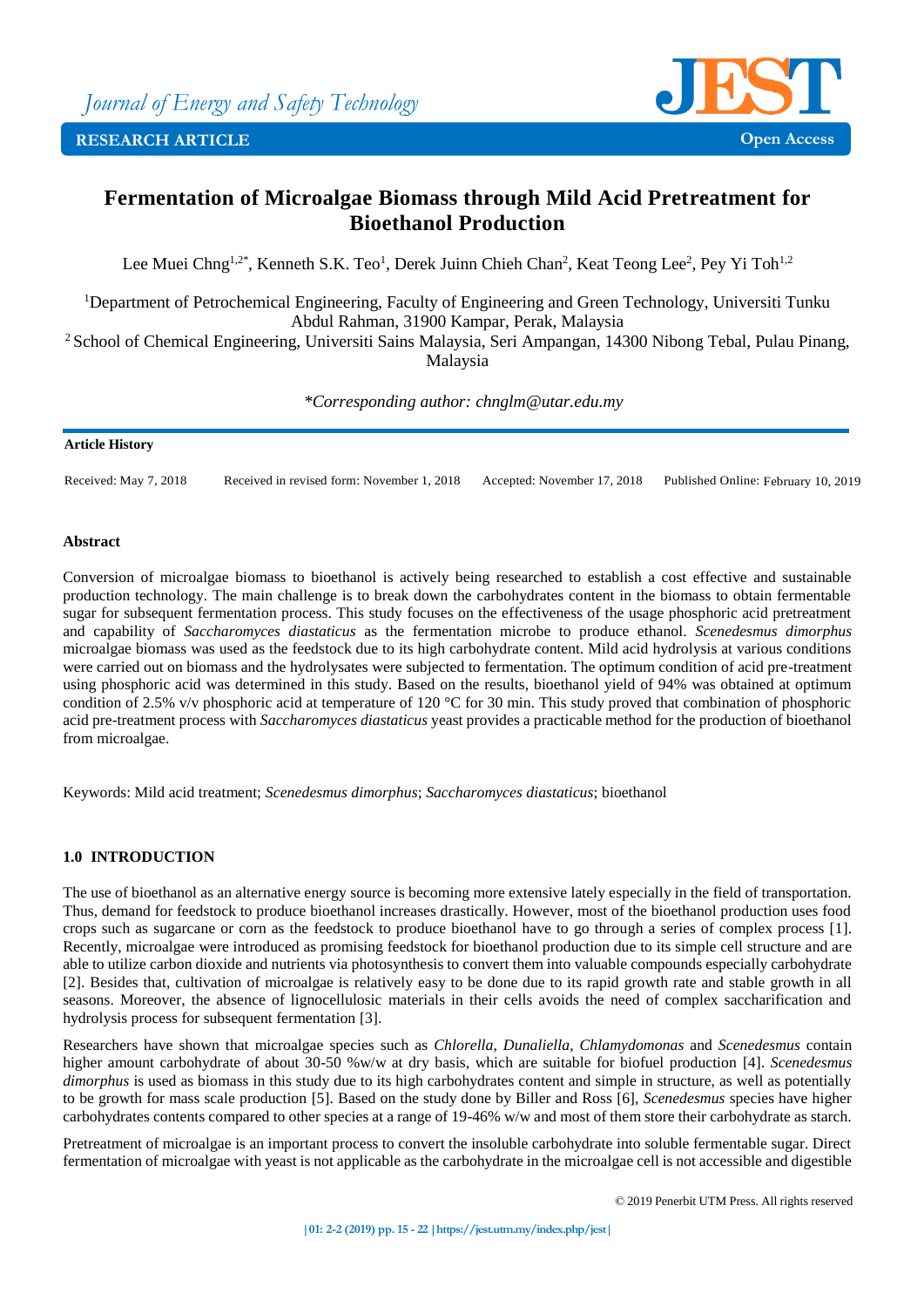by yeast. This is due to the presence of cell wall which prevents the carbohydrate to be readily soluble in the medium [7]. In addition, most of the fermenting microbe only consumes simple sugar such as glucose and galactose. Thus, disruption of the cell wall via pre-treatment is needed in order to release the starch. The released polysaccharides required further disintegration process to become simple sugar which is fermentable for bioethanol production.

In order to produce monomeric sugar constituents which are fermentable by yeast, two main types of hydrolysis methods mainly acid hydrolysis and enzymatic hydrolysis are used. Acid hydrolysis is a low cost process compared to enzymatic hydrolysis. The general concept of acid hydrolysis involves breaking of cell wall and degradation of starch into fermentable sugar. The yield of fermentable sugar and the rate of reaction is higher compared to other type of hydrolysis [8]. Sulphuric acid, phosphoric acid and hydrochloric acid are the three common acids for hydrolysis. The use of sulphuric acid at high temperature provides a higher yield of simple sugar with a short reaction time [9]. However, the risk of inhibitors forming is also high. On the other hand, mild phosphoric acid is able to hydrolyse the cell wall and the presence of phosphorus compound in the mixture is able to serve as a nutrient for yeast to grow, which increases the fermentation rate [10]. However, acid hydrolysis conditions have to be properly monitored to avoid formation of side products which is toxic towards the yeast [11].

*Saccharomyces cerevisiae* is the conventional yeast used for fermentation as *S. cerevisiae* provides a high yield of bioethanol as well as high fermentation rate [12]. Besides that, *S. cerevisiae* have high tolerance against inhibitors and have higher resistance towards bioethanol toxicity. However, *S. cerevisiae* is not able to consume starch directly to produce bioethanol [13] which in turn lead to a series of pretreatment process to break the starch to simple sugar for ethanol production process. The overall process could be optimized by utilizing amylolytic yeast, *Saccharomyces diastaticus*. The employment of *S. diastaticus* is able to condense the hydrolysis process and fermentation process into a single step operation by fermenting the starch to bioethanol directly [14]. Based on the research done by Pothiraj et.al [15], the starch saccharification potential of *S. diastaticus* is higher as the yield and total reaction time used by *S. diastaticus* for direct fermentation of cassava waste was superior as compared to fungal. However, studies on fermentation behaviour of *S. diastaticus* in bioethanol production are scarcely reported.

Therefore, the focus in this study was the use of phosphoric acid instead of sulphuric acid in the pretreatment of microalga biomass. The operating conditions for the pre-treatment process were manipulated to analyze the effect of the respective factor to subsequent fermentation process. Therefore, a proper integrated approach can be established here to optimize the bioethanol yield from microalgae by utilising *S. diastaticus* to ferment mild acid hydrolysate. This can avoids the formation of inhibitors which are caused by high acid concentration at extreme condition; meanwhile improve the current bioethanol production technology.

# **2.0 METHODOLOGY**

# **2.1 Materials**

A pure culture of yeast, *Saccharomyces diastaticus* (ATCC 28338) was purchased from American Type Culture Collection (ATCC). Dried microalgae biomass of *Scenedesmus dimorphus* (UTEX 1237, University of Texas) was obtained from School of Chemical Engineering, Universiti Sains Malaysia (USM, Malaysia).

# **2.2 Characterisation of Microalgae Biomass**

A modified method based on National Renewable Energy Laboratory was used to quantify the carbohydrate content in the biomass [16]. A two steps hydrolysis was used as the hydrolysis method for the biomass where the hydrolysis agent used is sulphuric acid. Dry microalgae biomass with amount of 300 mg was added into test tube. After that, 3 mL of 72 wt% of H<sub>2</sub>SO<sub>4</sub> was added into the tube. The mixture was placed in a water bath at constant temperature of 30 °C and stirred for 1 hr. After that, the sample was transferred to a 250 mL of Schott bottle and 84 mL of deionised water was added into the sample bottle. The sample was further hydrolysed at constant temperature of 121 °C for 1 hour by using autoclave. After that, the sample was cooled and neutralised to pH 3 by using 2 N of aqueous sodium hydroxide. The mixture was then centrifuged at 3000 rpm for 30 min and the supernatant were subjected to HPLC analysis for total carbohydrate analysis.

A modified method based on National Renewable Energy Laboratory was used to quantify the starch content in the biomass. Amyloglucosidase was used as the hydrolysis enzyme [17]. A total weight of 100 mg of dry microalgae was added into a boiling tube followed by 5 mL of distilled water. After that, 1 mL of 2 N NaOH was added and the mixture was stirred in a preheated water bath at constant temperature of 90 °C. After 20 min of stirring, 1 mL of 2 N HCl was added to neutralise the solution. The solution was then cooled to temperature below 50 °C. After that, 2 mL of acetate buffer at pH 4.5 was added into the solution followed by addition of 0.5 mL of amyloglucosidase (60 units of activity per milliliter). The solution was stirred at 40 °C for approximately 60 min. The solids were removed via centrifugation at 3000 rpm for 15 min. The supernatant was analysed for its composition using HPLC.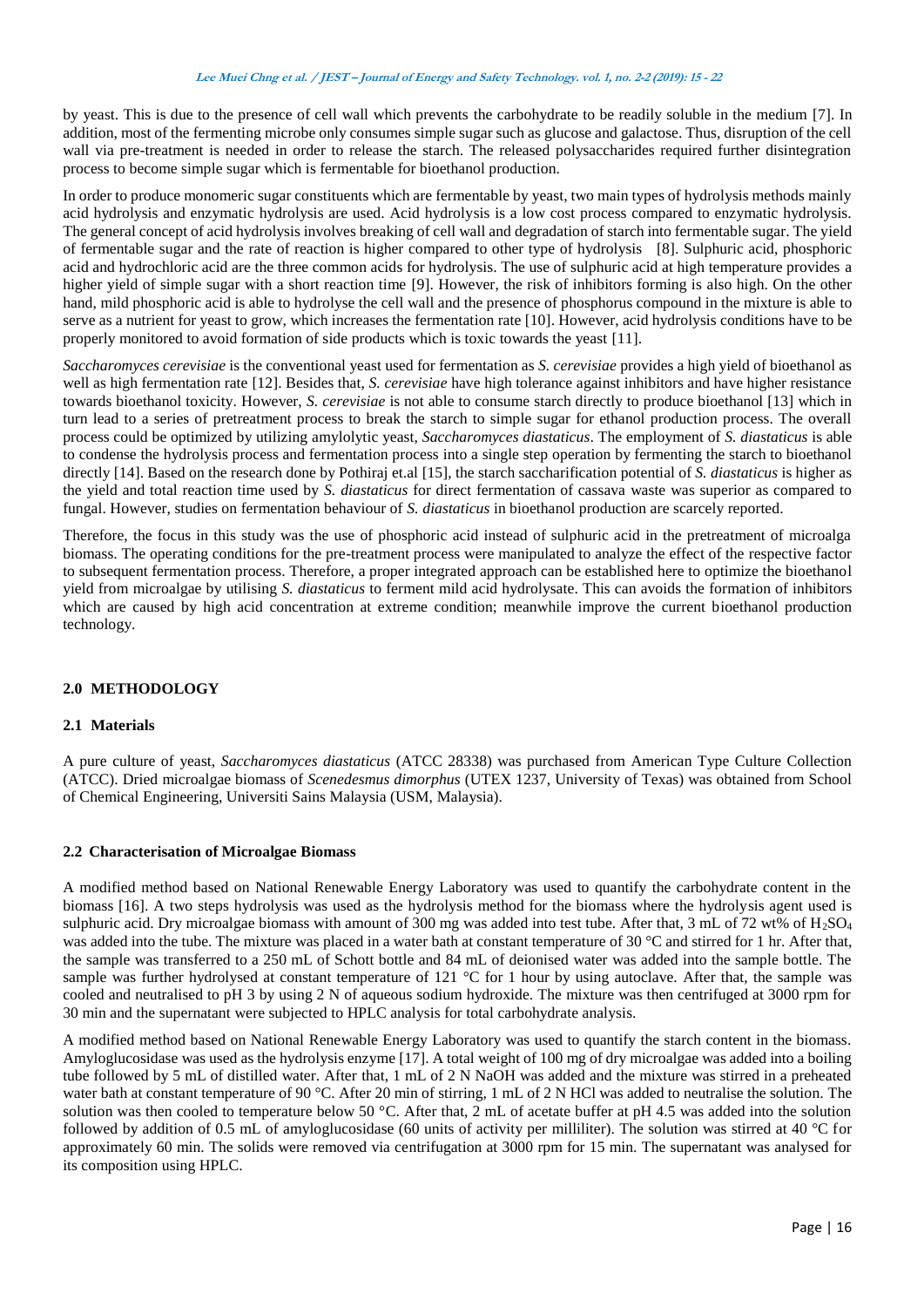# **2.3 Acid Pretreatment of Biomass**

Pretreatment of microalgae at various conditions was investigated using phosphoric acid as the hydrolysis agent. The pretreatment of biomass was carried out in a 250 mL Schott bottle. The amount of biomass is fixed at a constant value of 1 g. The phosphoric acid solution was prepared by diluting concentrated phosphoric acid with distilled water to obtain acid concentration of 0.5% to 2.5% v/v. 1 gram of microalgae biomass was then added into a reaction bottle. 50 mL of phosphoric acid at the investigated concentration were added into the bottle. The mixture was stirred for 30 min using magnetic stirrer at room temperature to ensure homogeneous mixing. After that, the mixture was hydrolysed with an autoclave at a predetermined temperature (115 °C, 120 °C and 125 °C) and duration (15 min, 30 min and 45 min). Upon the completion of treatment, the mixture was stirred for 30 min at constant speed at room temperature. After that, the samples were centrifuged at 3000 rpm for 30 min. The liquid solution were collected and subjected to subsequent fermentation and HPLC analysis.

#### **2.4 Pre-culture of** *Saccharomyces diastaticus* **as Fermentation Medium**

*Saccharomyces diastaticus* was added into 150 mL of medium consists of 10 g/L of dextrose, 3 g/L of yeast extract, and 5 g/L of peptone. The yeast culture was maintained in water bath shaker for 12 hours at 30 °C.

#### **2.5 Fermentation**

A total of 30 mL of the pre-treated solution were added into a conical flask. It is then diluted with 10 mL of distilled water. Yeast extract at 3 g/L and 5 g/L of peptone were added into the solution. Then, the pH of the solution was adjusted to pH 6 using 2 N of NaOH. The mixture was sterilised with an autoclave at 121 °C for 20 min. After sterilising, the mixture was allowed to cool to room temperature. A volume of 5 mL of pre-cultured *Saccharomyces diastaticus* was centrifuged at 3000 rpm for 15 min. The supernatant was removed and 5 mL of deionised water were added into the yeast cell which is used as inoculums for fermentation. The yeast solution were added into the sterilised solution and placed in an orbital shaker at constant temperature of 30 °C and 120 rpm. The initial total working volume of fermentation was 45 mL. Sample of 1 mL was taken from fermentation broth after 24 hr and 48 hr of fermentation time. The samples were subjected to HPLC analysis for the sugar content and bioethanol content quantification.

The maximum theoretical yield of bioethanol is at 51.1%. It is limited by the nature of fermentation where equation (1) was used to determine the yield of bioethanol based on the total sugar available while taking the maximum theoretical yield into account.

Bioethanol Yield, % = 
$$
\frac{\text{Ethanol (g)}}{\text{Total Sugar (g)} \times 0.511} \times 100
$$
 (1)

where  $0.511$  is the maximum theoretical conversion of sugar to ethanol.

#### **2.6 Instrumental Analysis Method**

Sugar content measurement and bioethanol content determination were carried out with high performance liquid chromatography (Shimadzu) system equipped with refractive index detector (Aminex-HPX-87H, 300 x 7.8mm column). The column was placed in an oven at constant temperature of 50 °C. Sulphuric acid at concentration of 0.005 M of was used as the mobile phase and the flow rate was set at 0.6 mL/min. Calibration curve were constructed using standard glucose and ethanol. Quantification of glucose content and bioethanol content were determined based on the calibration curve.

The HPLC system (Agilent series 1200) is use to analyse acid hydrolysates. The detector for analysis is evaporative light scattering detector running at temperature of 80 °C with deionized water as the mobile phase. The analysis was run with Hi-Plex Ca column at a flow rate of 0.6 mL/min. A set of sugar standard (glucose, mannose, galactose and dextrin) with concentration range from 0.2 mg/mL to 1 mg/mL were injected to construct the calibration curve.

# **3.0 RESULTS AND DISCUSSION**

#### **3.1 Microalgae Biomass Characterization**

*Scenedesmus dimorphus* microalgae constitute of carbohydrate that is contributed by cell wall build from cellulose and stored energy in the form of starch. HPLC analysis of solution using Hi-Plex Ca column after the two-step acid hydrolysis indicated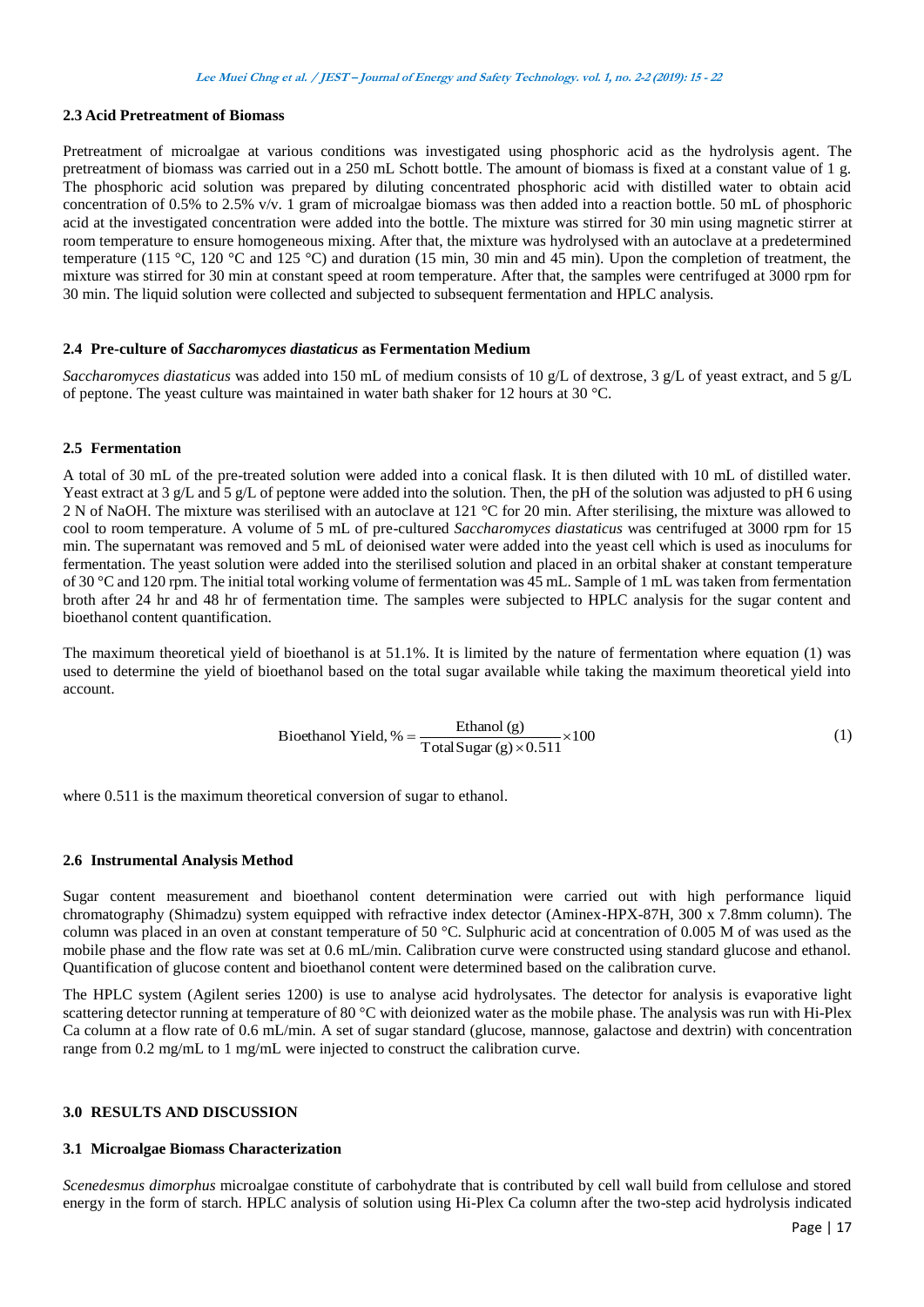the presence of glucose, galactose and cellobiose. Most of the content detected was glucose, which is about 36% w/w, while about 4.5% w/w is cellobiose and 4% w/w is galactose. As the result, the total carbohydrate content of *Scenedesmus dimorphus* is about 44.5 % on dry weight basis. Therefore, the total equivalent glucose produced from microalgae biomass for a complete hydrolysis is approximately  $44 \pm 0.5\%$  w/w.

As for the total starch quantification, it is carried out with the use of amyloglucosidase as the enzyme. Amyloglucosidase selectively hydrolysed starch into glucose. The amount of glucose was determined based on the glucose standard calibration curve. The amount of glucose produced is equals to the amount of starch presence in the biomass as amyloglucosidase selectively converts starch to glucose. The total starch content of *Scenedesmus dimorphus* biomass is about  $28 \pm 0.5\%$  w/w. Based on the results obtained, *Scenedesmus dimorphus* consist significant amount of carbohydrates that are potential for subsequent fermentation process to produce bioethanol.

# **3.2 Performance of Mild Acid Pretreatment**

# **3.2.1 Effect of Acid Concentration on the Total Glucose Produced**

The concentration of the acid in pretreatment plays an important role in manipulating the amount of glucose produced, which is the most preferred sugar by yeast. Figure 1 show the effect of acid concentration to glucose yield. It is observed that glucose concentration increased when acid concentration increases from 0.5%  $v/v$  to 2.5%  $v/v$ . The yield of glucose produced is the lowest (0.6 g/L) at lowest acid concentration. Whereas highest acid concentration produced highest amount of glucose, at approximately 2 g/L. Based on the HPLC chromatogram, mixture of monomeric (glucose and galactose) and oligomeric sugars were detected in the hydrolysates. Oligomeric sugars are mostly found in the mixture and the peaks become weaker in HPLC chromatogram when acid concentration increased. The oligomeric sugars were produced due to the partial hydrolysis of mild acid treatment condition. However, the presence of these sugars could still contribute to the amount of bioethanol produced as well [18].



**Figure 1**. Effect of acid concentration in pretreatment to produce glucose. The pretreatment temperature and duration were maintained at 120 °C and 30 min respectively.

It is observed that higher acid concentration enables more cleavages of glycosidic linkage in polysaccharides thus enhanced the amount of sugar produced. The hydrogen exist in aqueous phosphoric acid are react with glycosidic oxygen of polysaccharides and eventually break down the glycosidic linkage under influence of high temperature. The presence of oligomeric and monomeric sugars after the treatment process proved that phosphoric acid is able to catalyse the hydrolysis of carbohydrates in microalgae biomass and converts them to fermentable sugar.

# **3.2.2 Effect of Pretreatment Temperature on the Total Glucose Produced**

The reaction temperature is one of the main factors that affect the efficiency of microalgae pretreatment as illustrated in Figure 2. Glucose produced increased with the increase of reaction temperature, where 1.0 g/L and 2.5 g/L of glucose were produced at temperature of 115  $\degree$ C and 125  $\degree$ C, respectively. Figure 2 shows that total glucose produced increase drastically with investigated pre-treatment temperature. Therefore, degradation of microalgae cell wall is favoured at higher temperature. HPLC analysis performed exhibited similar profile as discussed in acid concentration effect where by hydrolysates at various temperature depicted mixtures of simple sugar and oligosaccharides. At 125 °C, the degradation of the cell wall occurred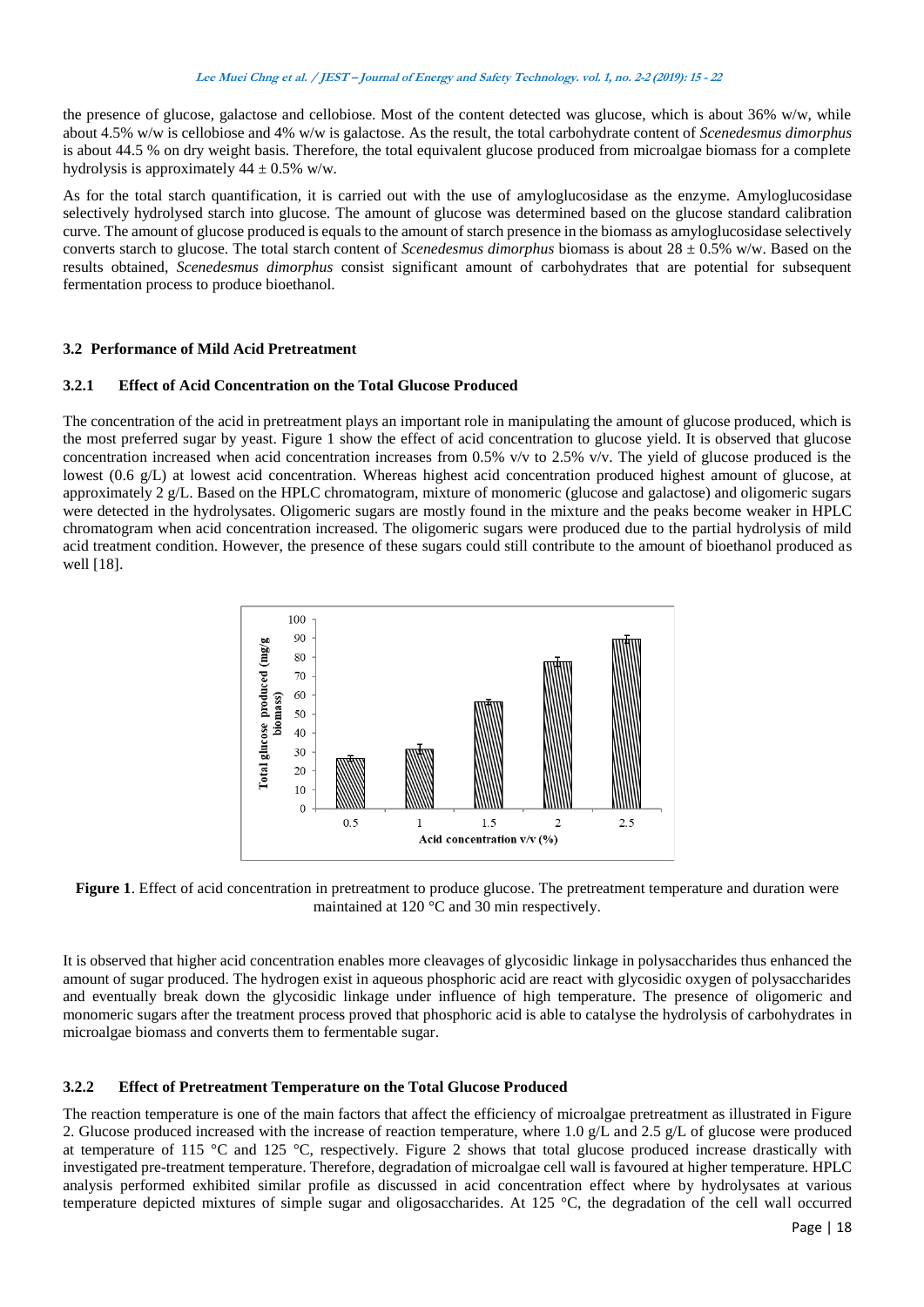extensively exposing the carbohydrates content within the cell to the acidic environment. Thus, a higher amount of fermentable sugar was achieved.

One of the issues that arise when using high reaction temperature is the formation of inhibitors from the degradation of organic compounds [13]. The degraded carbohydrates such as furfural and 5-hydroxymethylfurfural acts as an inhibitor which inhibits the fermentation process [19]. However, in this study, the reaction temperature up to 125 °C has yet to produce any of the known inhibitors as analysed by HPLC.



**Figure 2**. Effect of temperature in pretreatment to produce glucose. The acid concentration and pre-treatment duration were maintained at 1.5% v/v and 30 min respectively.

# **3.2.3 Effect of Pretreatment Time on the Total Glucose Produced**

The duration for the pretreatment of microalgae affects the total glucose produced. Based on Figure 3, the increase in reaction time resulted in the increment of glucose concentration. The shortest pretreatment time which is 15 min produced the lowest amount of glucose at about 1.1  $g/L$ . Drastic increase in glucose concentration was observed when duration of pretreatment was increased from 30 min to 45 min. The yield of glucose is the highest with concentration of 2.1 g/L at 45 min. Other than glucose, most of the carbohydrate was degraded to oligomers as analysed by HPLC. A longer pretreatment time provides sufficient time for the degradation of the cell wall to occur. In addition, longer residence time allows a higher degree of conversion of released polysaccharides, which is starch to simple sugar.

However, for a longer pretreatment time, there are potential of the decomposition of carbohydrates to undesired product. By referring to the amount of carbohydrates indicated in Figure 3, the decomposition of carbohydrates seems has yet to occur as there is significant increase in total glucose produced at 45 min of pre-treatment time.



**Figure 3**. Effect of time in pretreatment to produce glucose. The acid concentration and pretreatment temperature were maintained at 1.5% v/v and 120 °C respectively.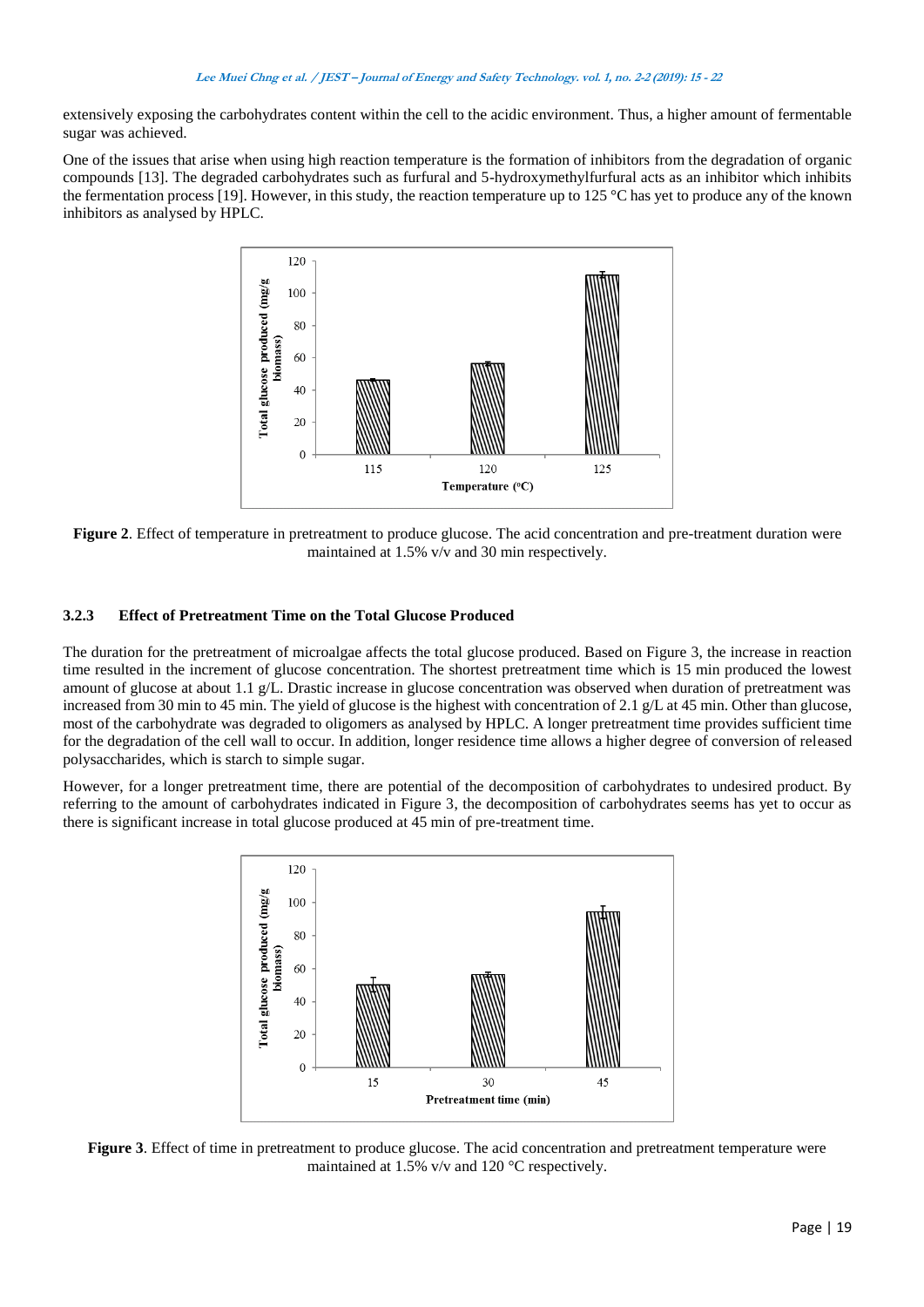# **3.3 Performance of Fermentation using** *S.diastaticus*

# **3.3.1 Fermentation at 24 hour**

Performance of *S. diastaticus* in fermenting acid hydrolysates was illustrated in Figure 4 (a), (b) and (c). Bioethanol yield was calculated based on the total sugar input from 30 mL of hydrolysates. Bioethanol concentration and bioethanol yield increased with increases of acid concentration, temperature and duration of pretreatment. High bioethanol content was produced at each upper limit of the investigated range with bioethanol concentration of 2.6 g/L for treatment time of 45 min and 2.8 g/L for acid concentration of 2.5% v/v and temperature of 125 °C. Based on the HPLC analysis, most of the oligomerics found in the hydrolysates were consumed by *S. diastaticus* yeast after 24 hr of fermentation time. Only cellobiose is not consumed by the yeast and contributes significant peaks in HPLC result. Fermentation time of 24 hr is sufficient for *S. diastaticus* to take up most of the sugars presence in hydrolysates.

By increasing the acid concentration, reaction temperature and pretreatment time, the amount of glucose and other monomeric sugars produced in the respective sample increases. Glucose is one of the preferred carbohydrates which are readily consumed by *S. diastaticus* to produce bioethanol. Thus, by increasing glucose content, the amount of bioethanol produced increased as well. In addition, the fermentation environment is favourable for yeast as no inhibitors are found in hydrolysates based on HPLC analysis due to mild acid conditions.

Unlike *S. cerevisiae*, *S. diastaticus* is a type of yeast that is capable of fermenting starch and various types of sugar [20]. Based on the bioethanol yield achieved and the reduction in the sugar content, this prove that *S. diastaticus* is capable of consuming various type of sugars resulted from microalgae biomass especially glucose, galactose, mannose and dextrin to produce bioethanol as well as sustain their metabolism for growth.

The highest bioethanol yield produced is at about 94% based on the sugar input of 265.5 mg from 30 mL of hydrolysates. Therefore, 50 mL of hydrolysates could produce 0.214 g bioethanol/g biomass. Thus, *S. diastaticus* has the potential to be used as ethanologen yeast for the production of bioethanol. Besides, another advantageous property of using phosphoric acid is that when it is neutralised with sodium hydroxide, it produced sodium phosphate which can serve as macronutrient for the yeast. In addition, the use of mild acid to pretreat microalgae is more environmental friendly as it produces less corrosive waste. Moreover, the life-span of the process equipment involved can be extended due to lower risk of corrosion.



**Figure 4**. Performance of *S. diastaticus* in fermentation of acid hydroysates at various pretreatment condition. The hydrolysates were produced at: (a) various acid concentration. (b) pretreatment temperature (c) pretreatment duration.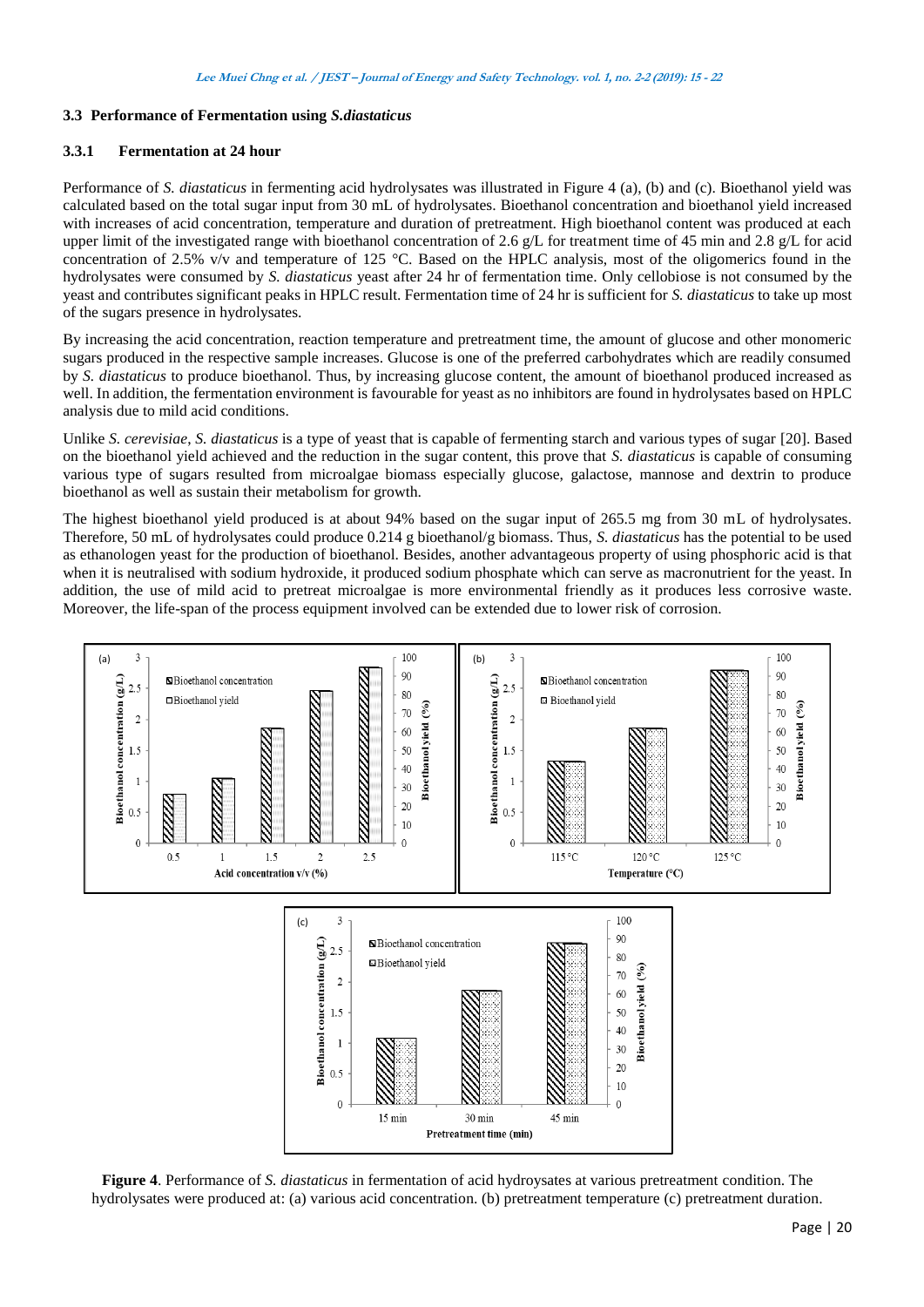# **3.3.2 Fermentation at 48 hour**

Based on Figure 5, the bioethanol content reduced significantly at 48 hr of fermentation time. The main reason for the significant reduction in bioethanol content is that *S. diastaticus* started to utilise bioethanol as its carbon source for growth. The reduction in bioethanol suggested that the depletion of carbohydrate in the medium causes the starvation of the yeast which directs the yeast to consume bioethanol as its energy source in order to sustain its growth. This phenomenon was also observed in Harun and Danquah study [21], where the bioethanol content reduces after 30 hr of fermentation. It can be concluded that *S. diastaticus* is a type of yeast which can utilise bioethanol as carbon source. Thus, a suitable fermentation time has to be determined or fedbatch fermentation process has to be employed in order to maximize the bioethanol yield.



**Figure 5**. Bioethanol production of acid hydrolysates treated at various acid concentrations by using *S. diastaticus* for fermentation time at 24 hr and 48 hr

### **4.0 CONCLUSION**

Bioethanol was produced successfully from *Scenedesmus dimorphus* biomass after pretreated with phosphoric acid at mild condition. The fermentation process was carried out by *S. diastaticus* as the fermenting microbe. The highest bioethanol content achieved is 0.214 g bioethanol/ g biomass (94%). Through this study, it is shown that the coordination between mild acid pretreatment with amylolytic yeast (*S. diastaticus*) is capable in achieving high bioethanol yield. The maximum bioethanol yield was obtained at treatment condition of 2.5 % v/v of phosphoric acid, at 120 °C for 30 min.

#### **Acknowledgements**

The authors would like to acknowledge the funding given by the Universiti Tunku Abdul Rahman and *Scenedesmus dimorphus* biomass provided by Universiti Sains Malaysia for this project.

#### **References**

- <span id="page-6-0"></span>[1] Asada, C., Doi, K., Sasaki, C. & Nakamura, Y. 2012. Efficient Extraction Of Starch From Microalgae Using Ultrasonic Homogenizer And Its Conversion Into Ethanol By Simultaneous Saccharification And Fermentation. *Natural Resources.* 3**:** 5.
- [2] Ghasemi, Y., Rasoul-Amini, S., Naseri, A., Montazeri-Najafabady, N., Mobasher, M. & Dabbagh, F. 2012. Microalgae Biofuel Potentials (Review). *Applied Biochemistry and Microbiology.* 48**:** 126-144.
- [3] Millati, R. 2005. *Ethanol production from lignocellulosic materials: Potential of continuous cultivation, immobilisation, and Zygomycetous fungi*, Chalmers University of Technology.
- [4] John, R. P., Anisha, G., Nampoothiri, K. M. & Pandey, A. 2011. Micro And Macroalgal Biomass: A Renewable Source For Bioethanol. *Bioresource Technology.* 102**:** 186-193.
- [5] Chng, L. M., Chan, D. J. & Lee, K. T. 2016. Sustainable Production Of Bioethanol Using Lipid-Extracted Biomass From Scenedesmus Dimorphus. *Journal of Cleaner Production..* 130**:** 68-73.